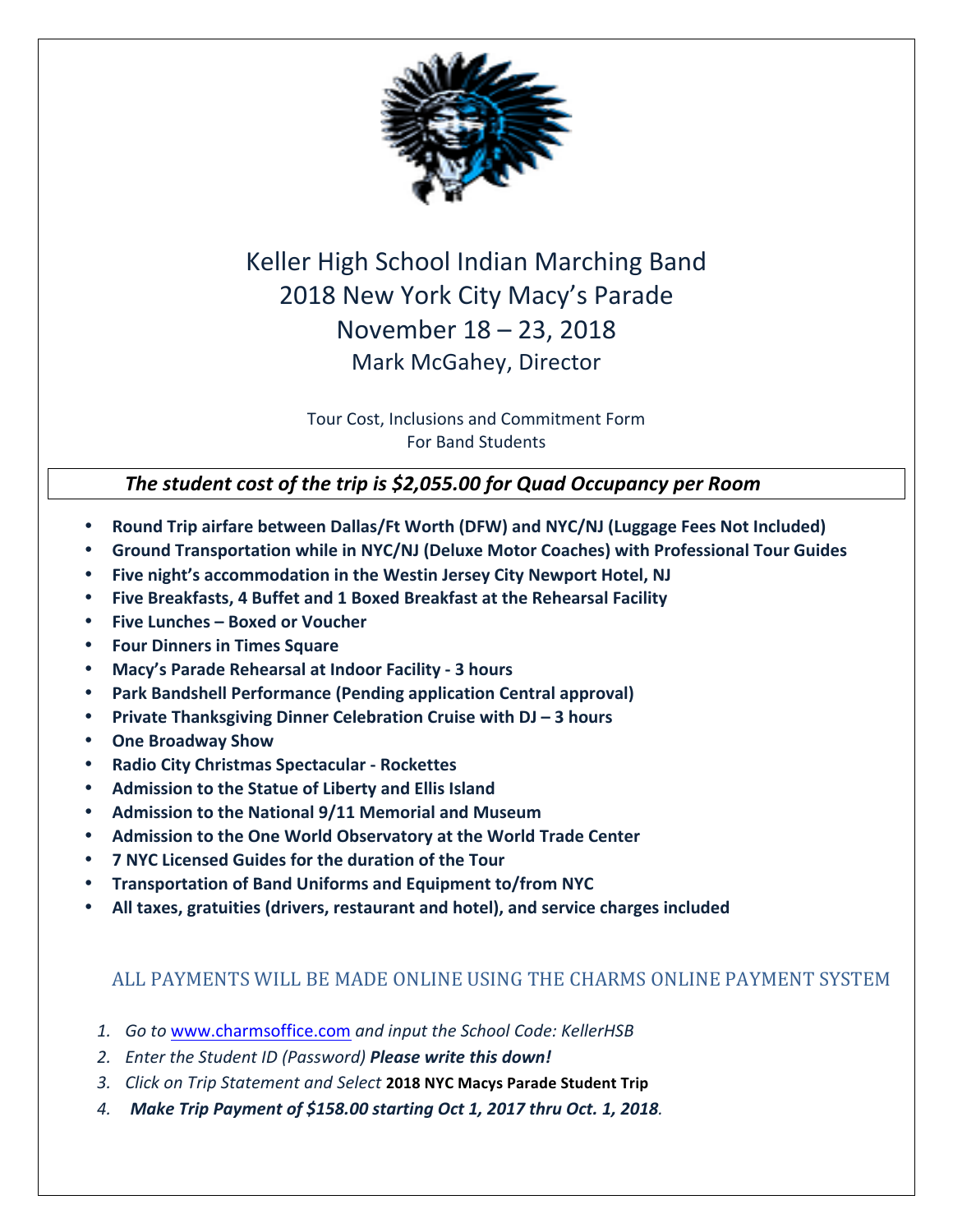

### Keller HS Band 2018 NYC Macy's Thanksgiving Parade November 18-23

(Preliminary Itinerary as of 9-12-17)

| <b>Sunday</b> | Depart DFW for NYCArrive NYC: JFK/LGA/EWR                                                                                    |  |  |  |
|---------------|------------------------------------------------------------------------------------------------------------------------------|--|--|--|
|               | Meet your local CMFT Tour Director and local motor coaches at baggage claim - boxed lunch on coach                           |  |  |  |
|               | NYC coach/walking tour Check-in at Westin Jersey City Newport Hotel, NJ                                                      |  |  |  |
|               | Dinner in Times Square, Visit One World Observatory at World Trade Center                                                    |  |  |  |
|               | <b>Return to Hotel</b>                                                                                                       |  |  |  |
|               | Monday Boxed Breakfast at Rehearsal Facility                                                                                 |  |  |  |
|               | Band Rehearsal at Indoor Turf Field House, Stamford, CT                                                                      |  |  |  |
|               | Boxed Lunch on coach                                                                                                         |  |  |  |
|               | Return to Westin Hotel to change for Dinner and Show                                                                         |  |  |  |
|               | Pre-Theatre Dinner in Times Square                                                                                           |  |  |  |
|               | <b>Radio City Christmas Spectacular</b>                                                                                      |  |  |  |
|               | <b>Return to Hotel</b>                                                                                                       |  |  |  |
|               | Tuesday Breakfast Buffet at hotel or in Times Square                                                                         |  |  |  |
|               | Central Park Performance Opportunity, Naumberg Bandshell (Pending Permit Approval)                                           |  |  |  |
|               | Lunch voucher/stipend or boxed                                                                                               |  |  |  |
|               | National 9/11 Memorial Museum at the World Trade Center                                                                      |  |  |  |
|               | Return to Westin Hotel to change for Dinner and Show                                                                         |  |  |  |
|               | Pre-Theatre Dinner in Times Square                                                                                           |  |  |  |
|               | <b>Broadway Show</b>                                                                                                         |  |  |  |
|               | Return to Hotel                                                                                                              |  |  |  |
| Wed           | Breakfast Buffet at hotel or in Times Square                                                                                 |  |  |  |
|               | Financial District Walking Tour, Wall Street, "The Bull", Trinity Church, St Paul's Chapel                                   |  |  |  |
|               | Statue of Liberty/Ellis Island Tour and Discussion - Lunch voucher provided                                                  |  |  |  |
|               | <b>Return to Westin Hotel</b>                                                                                                |  |  |  |
|               | Dinner at the Food Court in Newport Mall with \$20 Amex card                                                                 |  |  |  |
|               | Return to Hotel                                                                                                              |  |  |  |
| <b>Thurs</b>  | Board Coaches, transfer to 36 <sup>th</sup> & Broadway for NBC Rehearsal in Herald Square                                    |  |  |  |
|               | Pre-Parade Breakfast in Times Square                                                                                         |  |  |  |
|               | March in the 2018 NYC Macy's Thanksgiving Day Parade                                                                         |  |  |  |
|               | Return to Westin Hotel for boxed lunch – Rest/Nap Time                                                                       |  |  |  |
|               | Board Coaches for the Thanksgiving Celebration Dinner Cruise with DJ<br><b>Return to Hotel</b>                               |  |  |  |
|               |                                                                                                                              |  |  |  |
| <b>Friday</b> | Breakfast Buffet at hotel                                                                                                    |  |  |  |
|               | Hotel check-out, bring baggage and hand-held instruments to the coaches<br>Morning activity based on outbound flights to DFW |  |  |  |
|               | Arrive at JFK/LGA/EWR for return flight to DFW                                                                               |  |  |  |
|               |                                                                                                                              |  |  |  |
|               | <b>CORMACK PERFORMANCE TOURS</b>                                                                                             |  |  |  |
|               | Office: 830-535-4810                                                                                                         |  |  |  |
|               | Cell: 210-316-8543                                                                                                           |  |  |  |